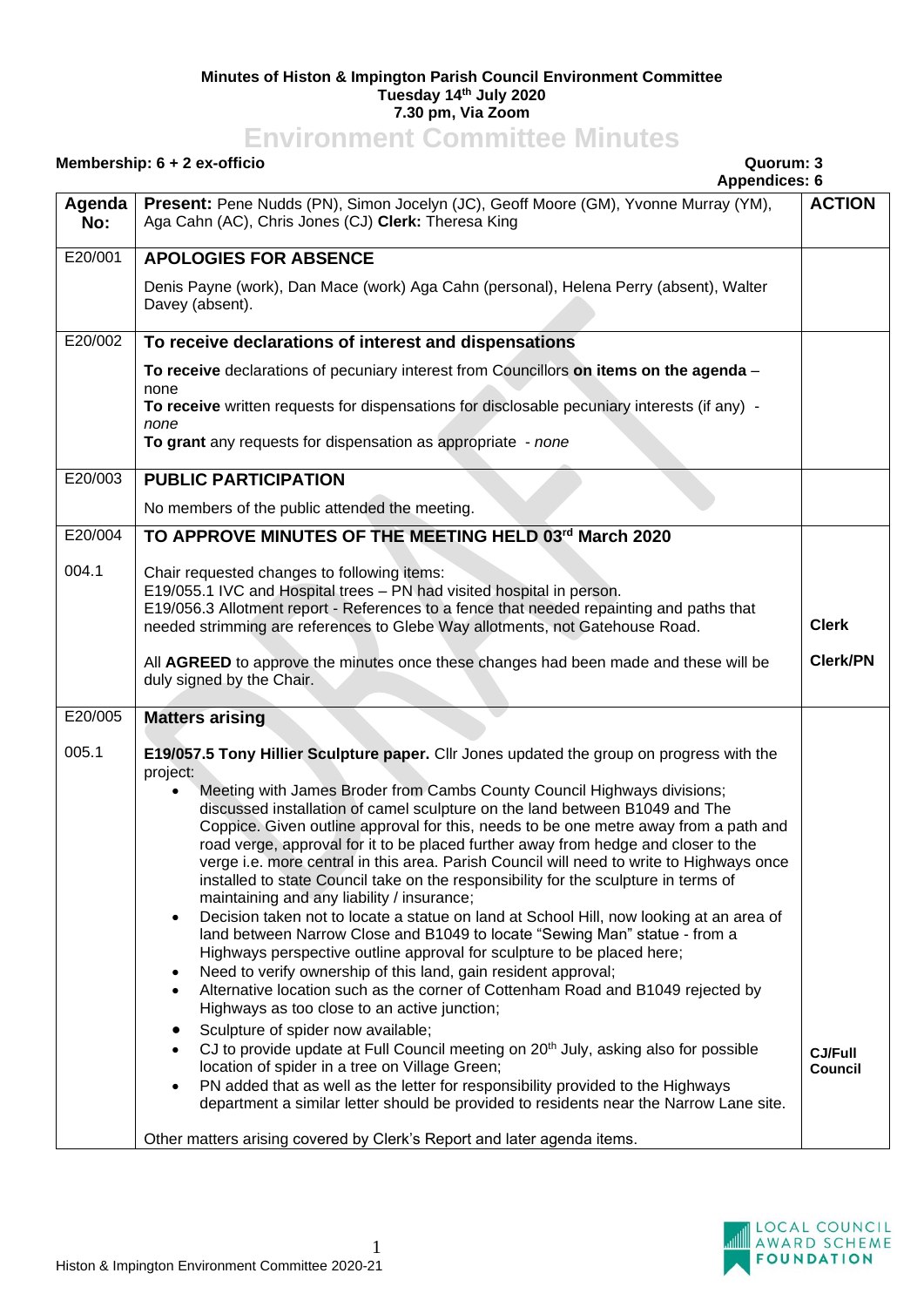| E20/006 | <b>To Receive Reports</b>                                                                                                                                                                                                                                                                                                                                                                                                                                                                                                                                                                                                                                                                                                                                                                                                                                                                                                                                                                                                                                                                                                                                                                                                                                                                                                                                                                                |                              |
|---------|----------------------------------------------------------------------------------------------------------------------------------------------------------------------------------------------------------------------------------------------------------------------------------------------------------------------------------------------------------------------------------------------------------------------------------------------------------------------------------------------------------------------------------------------------------------------------------------------------------------------------------------------------------------------------------------------------------------------------------------------------------------------------------------------------------------------------------------------------------------------------------------------------------------------------------------------------------------------------------------------------------------------------------------------------------------------------------------------------------------------------------------------------------------------------------------------------------------------------------------------------------------------------------------------------------------------------------------------------------------------------------------------------------|------------------------------|
| 006.1   | <b>Clerks Report (Appx 1)</b>                                                                                                                                                                                                                                                                                                                                                                                                                                                                                                                                                                                                                                                                                                                                                                                                                                                                                                                                                                                                                                                                                                                                                                                                                                                                                                                                                                            |                              |
|         | To note, road sign cleaning: action had been taken by office for safety measures as CCC not<br>cleaning them. YM reported Cedric Foster reported graffiti had not been removed, PN advised<br>caution had to be taken as to remove graffiti permission would need to be sought from<br>property owners. YM to advise Cedric Foster to compile a list for any future actions required to<br>get best value.                                                                                                                                                                                                                                                                                                                                                                                                                                                                                                                                                                                                                                                                                                                                                                                                                                                                                                                                                                                               | YM                           |
| 006.2   | Tree Warden and Allotment Report (Appx 2)                                                                                                                                                                                                                                                                                                                                                                                                                                                                                                                                                                                                                                                                                                                                                                                                                                                                                                                                                                                                                                                                                                                                                                                                                                                                                                                                                                |                              |
|         | Items to note:<br>Tree report item 3 Resident issue - overhanging tree in Dr's Close. PN received advice and a<br>quote from Tates tree surgeon to fell, approx. £120. Needs urgent attention but not a hazard.<br>PN to forward Clerk this information for progressing as a Health and Safety issue. Ash tree<br>further into site also needs attention, PN to add to works list to discuss with Clerk.<br>Allotments Report, Gatehouse Road item 4 - GM questioned report on little activity on site. PN<br>detailed 7 free plots on site, 24 taken plus community allotment allocated sites. Some plot<br>holders are obtaining plots then finding it too much work and giving up, leaving plots until<br>renewal time. GM questioned if a water supply would encourage more activity, item is included<br>PN reported some tests had been undertaken to see if this was possible. No real feedback<br>from plot holders to say they needed water as plots big enough to have multiple rain collecting<br>methods. GM suggested undertaking a review and getting feedback from plot holders. PN said<br>that now it is possible to hold the New Plot Holder meeting this should be organised for those<br>on the waiting list, then a discussion should be held with existing plot holders. GM offered help<br>to do a survey. Clerk to check waiting lists and chase those who have not replied then | <b>PN/Clerk</b>              |
|         | organise meeting.                                                                                                                                                                                                                                                                                                                                                                                                                                                                                                                                                                                                                                                                                                                                                                                                                                                                                                                                                                                                                                                                                                                                                                                                                                                                                                                                                                                        | <b>PN/Clerk</b>              |
|         | In addition to report, YM referred to Social Media comments on tree felling at School Hill site,<br>and asked if any trees had TPOs which they do not, however they are in a conservation area.<br>SCDC had approved the work as part of the development of the site, which included<br>replacement trees.                                                                                                                                                                                                                                                                                                                                                                                                                                                                                                                                                                                                                                                                                                                                                                                                                                                                                                                                                                                                                                                                                               |                              |
| 006.3   | Sustainability Report - none received.                                                                                                                                                                                                                                                                                                                                                                                                                                                                                                                                                                                                                                                                                                                                                                                                                                                                                                                                                                                                                                                                                                                                                                                                                                                                                                                                                                   |                              |
| 006.4   | <b>HICOP and HI Trees (Appx 3)</b><br>Written report received by mail and read by Clerk.                                                                                                                                                                                                                                                                                                                                                                                                                                                                                                                                                                                                                                                                                                                                                                                                                                                                                                                                                                                                                                                                                                                                                                                                                                                                                                                 |                              |
| 006.5   | <b>Rural Footpaths report</b><br>GM Footpaths Warden, walked all the routes. Questions had been raised regarding Rights of<br>Way around Abbey Farm area as estate being sold. Howard Biddell working on getting Right<br>of Way path confirmed. Howard had talked to Cllr Jenkins re Neighbourhood plan footpaths,<br>given names at County Council to contact and they had responded. PN explained that if a<br>path is used for 20+ years unimpeded or challenged, a request can made to have it awarded<br>as a Public Right of Way. Process may take several years.                                                                                                                                                                                                                                                                                                                                                                                                                                                                                                                                                                                                                                                                                                                                                                                                                                 |                              |
|         | PN had also received an email regarding set aside land at Croft Close, also up for sale at<br>£200K. Resident offering to put up money to have as public open space. PN to forward to<br>clerk and committee. Each suggested Right of Way will need witness statements, separate<br>statements for each footpath, and a map showing paths. PC can provide O/S maps if needed.<br>Reponses to be collated by Howard for 14 <sup>th</sup> August in order to respond.                                                                                                                                                                                                                                                                                                                                                                                                                                                                                                                                                                                                                                                                                                                                                                                                                                                                                                                                      | <b>PN</b>                    |
|         | CJ asked re bridges reported as broken on social media earlier in the year, County Farms<br>responsible and some repairs undertaken. GM and CJ to inspect to see if repair good enough.<br>Clerk to contact county re status of repair, if more work planned.                                                                                                                                                                                                                                                                                                                                                                                                                                                                                                                                                                                                                                                                                                                                                                                                                                                                                                                                                                                                                                                                                                                                            | <b>GM/CJ</b><br><b>Clerk</b> |
| E20/007 | <b>Other Business</b><br>Clerk had produced and circulated Items for Decision document to support items 1-7 (Appx<br>4), a report for item $4$ (Appx 5) and item $8$ (Appx 6).                                                                                                                                                                                                                                                                                                                                                                                                                                                                                                                                                                                                                                                                                                                                                                                                                                                                                                                                                                                                                                                                                                                                                                                                                           |                              |
| 007.1   | Laser cut leaves purchase for Homefield Park gates. A short discussion took place over<br>quotation. All agreed to select the quote from Essex Laser. Clerk to confirm number of leaves<br>provided on this quote, if this price is for 12 then proposed to double order. Proposed Cllr<br>Jocelyn, seconded Cllr Moore, all agreed.                                                                                                                                                                                                                                                                                                                                                                                                                                                                                                                                                                                                                                                                                                                                                                                                                                                                                                                                                                                                                                                                     | <b>Clerk</b>                 |